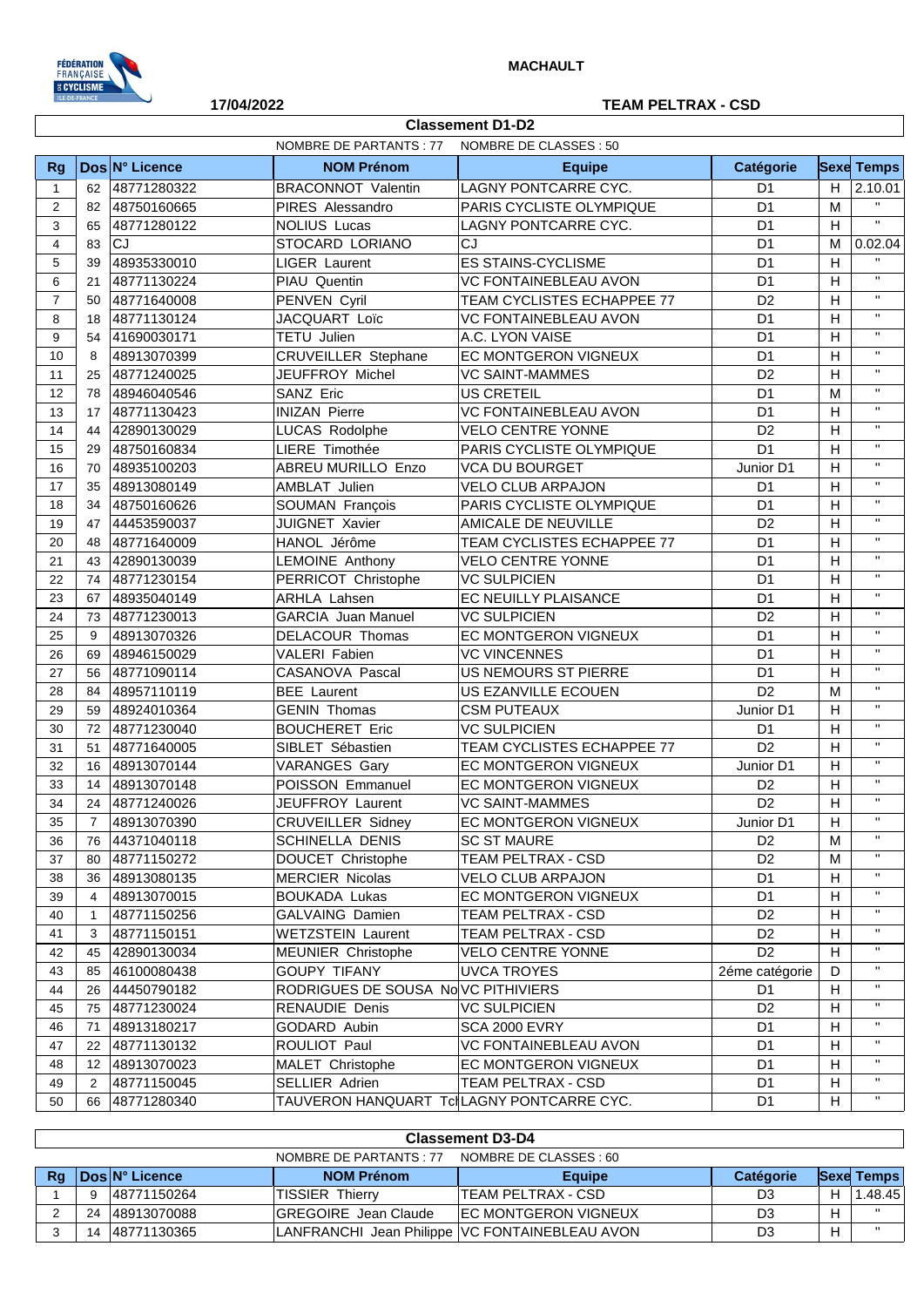| 4              | 30             | 42890130003    | DOURU Cyrille              | <b>VELO CENTRE YONNE</b>              | Arbitre Régional      | H              | $\mathbf{H}$   |
|----------------|----------------|----------------|----------------------------|---------------------------------------|-----------------------|----------------|----------------|
| 5              | 68             | 48771280230    | <b>TAUVERON Eric</b>       | LAGNY PONTCARRE CYC.                  | D <sub>3</sub>        | H.             | $\mathbf{H}$   |
| 6              | 50             | 48946150071    | <b>TUMOINE Eric</b>        | <b>VC VINCENNES</b><br>D <sub>3</sub> |                       | H              | $\mathbf{u}$   |
| $\overline{7}$ | 20             | 48935040023    | LEPAGNEZ Henri             | EC NEUILLY PLAISANCE                  | D <sub>3</sub>        |                | $\mathbf{H}$   |
| 8              | 69             | 48771520020    | CAMBRAYE Michel            | TEAM CYCLISTE BUSSY                   | D <sub>3</sub>        | H              | $\mathbf{u}$   |
| 9              | 47             | 48913390037    | MILLERET Laurent           | EC MORSANG SUR ORGE                   | D <sub>4</sub>        | H              | $\mathbf{H}$   |
| 10             | 70             | 48750160727    | PIEDELOUP Fabien           | PARIS CYCLISTE OLYMPIQUE              | D <sub>3</sub>        | H              | $\mathbf{H}$   |
| 11             | 31             | 48935330047    | <b>LEMAITRE Laurent</b>    | <b>ES STAINS-CYCLISME</b>             | D <sub>3</sub>        | H              | $\mathbf{H}$   |
| 12             | 18             | 48935230006    | DEWILDE Philippe           | <b>EC NOISEENNE</b>                   | D <sub>4</sub>        | H              | $\mathbf{H}$   |
| 13             | 19             | 48935040095    | DESESQUELLE William        | EC NEUILLY PLAISANCE                  | D <sub>4</sub>        |                | $\mathbf{H}$   |
| 14             | 57             | 48924010413    | <b>LHUISSIER Gilbert</b>   | <b>CSM PUTEAUX</b>                    | D <sub>3</sub>        | H              | $\mathbf{H}$   |
| 15             | 3              | 48771150004    | <b>GILARDINI Vincent</b>   | TEAM PELTRAX - CSD                    | D <sub>3</sub>        | H              | $\mathbf{H}$   |
| 16             | 73             | 48771430060    | <b>DELRIEU Benoit</b>      | VELO CLUB DE TORCY                    | D <sub>3</sub>        | H              | $\mathbf{H}$   |
| 17             | 11             | 48771130064    | <b>BEAULIEU Patrick</b>    | <b>VC FONTAINEBLEAU AVON</b>          | D <sub>3</sub>        | H              | $\mathbf{H}$   |
| 18             | 43             | 48935100249    | CREUSILLET Stéphane        | <b>VCA DU BOURGET</b>                 | D <sub>4</sub>        | H              | $\mathbf{H}$   |
| 19             | 25             | 48913070321    | PEROTTO Lucien             | EC MONTGERON VIGNEUX                  | D <sub>4</sub>        | H              | $\mathbf{H}$   |
| 20             | 64             | 48771050005    | <b>GALLOIS</b> Jean Pierre | MELUN CYCL. ORGANISATION              | D <sub>4</sub>        | H              | $\mathbf{H}$   |
| 21             | $\overline{7}$ | 48771150265    | MORIN Christophe           | TEAM PELTRAX - CSD                    | D <sub>3</sub>        | H              | $\mathbf{H}$   |
| 22             | 15             | 48771130374    | LE COLLONNIER Eric         | <b>VC FONTAINEBLEAU AVON</b>          | D <sub>4</sub>        | H              | $\mathbf{H}$   |
| 23             | 56             | 48924010015    | JEANJEAN Patrick           | <b>CSM PUTEAUX</b>                    | D <sub>4</sub>        | H              | $\mathbf{H}$   |
| 24             | 51             | 48946150064    | VAUTIER Vincent            | <b>VC VINCENNES</b>                   | D <sub>3</sub>        | H              | $\mathbf{H}$   |
| 25             | 34             | 44450830905    | BRANGER Jean Christophe    | <b>GUIDON CHALETTOIS</b>              | D <sub>3</sub>        | H              | $\mathbf{H}$   |
| 26             | 37             | 44450830373    | FOUCHER Christophe         | <b>GUIDON CHALETTOIS</b>              | D <sub>3</sub>        | H              | $\mathbf{H}$   |
| 27             | 49             | 48946150063    | <b>BOLOT Thomas</b>        | <b>VC VINCENNES</b>                   | D <sub>3</sub>        | H              | $\mathbf{H}$   |
| 28             | 29             | 48935050783    | PASQUIER Olivier           | CM AUBERVILLIERS 93                   | D <sub>3</sub>        | H              | $\mathbf{H}$   |
| 29             | 32             | 48771640003    | <b>CHARLES Vincent</b>     | TEAM CYCLISTES ECHAPPEE 77            | D <sub>3</sub>        | H              | $\mathbf{H}$   |
| 30             | 61             | 48946010078    | PRUDENT Farrah             | TEAM 94 CYCLING                       | Junior D <sub>2</sub> | D              | $\mathbf{H}$   |
| 31             | 36             | 44450830881    | <b>ESPIRT Philippe</b>     | <b>GUIDON CHALETTOIS</b>              | D <sub>4</sub>        | H              | $\mathbf{H}$   |
| 32             | 46             | 48946270067    | GRIMBERT François          | <b>AV THIAIS</b>                      | D <sub>3</sub>        | H              | $\mathbf{H}$   |
| 33             | 62             | 48750240225    | RENAIS Rodolphe            | US METRO TRANSPORTS                   | D <sub>3</sub>        | H              | $\mathbf{H}$   |
| 34             | 48             | 48771040252    | <b>BOULVEN Lionel</b>      | PEDALE COMBS LA VILLAISE              | D <sub>3</sub>        | H              | $\mathbf{u}$   |
| 35             | 40             | 44450830162    | <b>NERON Pascal</b>        | <b>GUIDON CHALETTOIS</b>              | D <sub>3</sub>        | H              | $\mathbf{H}$   |
| 36             | 44             | 48946270356    | <b>BOUVIALE Laurent</b>    | <b>AV THIAIS</b>                      | D <sub>3</sub>        | H              | $\mathbf{H}$   |
| 37             | 75             | 48771230009    | LOUVET Emmanuel            | <b>VC SULPICIEN</b>                   | D <sub>3</sub>        | H              | $\mathbf{H}$   |
| 38             | 76             | 48758000195    | <b>GRIPPAI PASCAL</b>      | <b>INDIVIDUEL</b>                     | D <sub>4</sub>        | $\mathsf H$    | $\mathbf{H}$   |
| 39             | 38             | 44450830903    | FOUCHER Sébastien          | <b>GUIDON CHALETTOIS</b>              | D <sub>3</sub>        | H              | $\mathbf{H}$   |
| 40             | $\mathbf{1}$   | 48771150244    | <b>CHANTREL Alexia</b>     | TEAM PELTRAX - CSD                    | D <sub>3</sub>        | D              | $\mathbf{u}$   |
| 41             |                | 5 48771150192  | <b>MARIA Didier</b>        | TEAM PELTRAX - CSD                    | D <sub>3</sub>        | $\overline{H}$ | $\mathbf{H}$ . |
| 42             |                | 53 42891050391 | <b>GEROMEGNACE JOEL</b>    | VELO CLUB DU SENONAIS                 | D <sub>3</sub>        | H              | $\mathbf{H}$   |
| 43             |                | 23 48771630040 | LE FRERE Frédéric          | TEAM ALLCYCLES VAL D'EUROPE           | D <sub>3</sub>        | H              | $\mathbf{H}$   |
| 44             |                | 66 48771280138 | LALIGUE Philippe           | LAGNY PONTCARRE CYC.                  | D <sub>4</sub>        | H              | $\mathbf{H}$   |
| 45             |                | 35 44450830486 | <b>DUNIS Didier</b>        | <b>GUIDON CHALETTOIS</b>              | D <sub>3</sub>        | H              | $\mathbf{H}$   |
| 46             |                | 26 48913070331 | REMY Sandra                | EC MONTGERON VIGNEUX                  | D <sub>1</sub>        | D              | $\mathbf{H}$   |
| 47             |                | 33 48771640019 | GONZO Jean Philippe        | TEAM CYCLISTES ECHAPPEE 77            | D <sub>3</sub>        | H              | $\mathbf{H}$   |
| 48             |                | 78 CJ          | <b>MARTIN GUILLAUME</b>    | СJ                                    | D <sub>1</sub>        | M              | $\mathbf{H}$   |
| 49             | $\mathbf{2}$   | 48771150223    | GAULT Stéphane             | TEAM PELTRAX - CSD                    | D <sub>4</sub>        | н              | $\mathbf{H}$   |
| 50             |                | 41 48771510005 | <b>TRUCHET Patrice</b>     | TEAM HBS CYCLING                      | D <sub>4</sub>        | H              | $\mathbf{H}$   |
| 51             |                | 42 48935100100 | <b>BROCQUE Michel</b>      | VCA DU BOURGET                        | D <sub>4</sub>        | н              | $\mathbf{H}$   |
| 52             | 4              | 48771150160    | HALBOUT Franck             | TEAM PELTRAX - CSD                    | D <sub>3</sub>        | н              | $\mathbf{H}$   |
| 53             |                | 55 42891050027 | SORET Bruno                | VELO CLUB DU SENONAIS                 | D <sub>4</sub>        | H              | $\mathbf{H}$   |
| 54             |                |                |                            |                                       |                       |                |                |
| 55             |                | 72 48771160029 | <b>BOUGAMONT Jannick</b>   | LE MEE SPORTS                         | D <sub>4</sub>        | н              | $\mathbf{H}$   |
|                |                | 65 48935300062 | ROSSETTO Alain             | <b>US MONTFERMEIL</b>                 | D <sub>4</sub>        | н              | $\mathbf{H}$   |
| 56             |                | 60 48946010038 | <b>GUICHERON Arry</b>      | TEAM 94 CYCLING                       | D <sub>4</sub>        | H              | $\mathbf{H}$   |
| 57             |                | 27 48935050125 | GIROUX ANDRE               | <b>CM AUBERVILLIERS 93</b>            | D <sub>4</sub>        | н              | $\mathbf{H}$   |
| 58             |                | 17 48771130404 | <b>MINNITI Patrick</b>     | VC FONTAINEBLEAU AVON                 | D <sub>4</sub>        | H              | $\mathbf{H}$   |
| 59             | 8              | 48771150210    | <b>REINE Thierry</b>       | TEAM PELTRAX - CSD                    | D <sub>4</sub>        | H              | $\mathbf{H}$   |